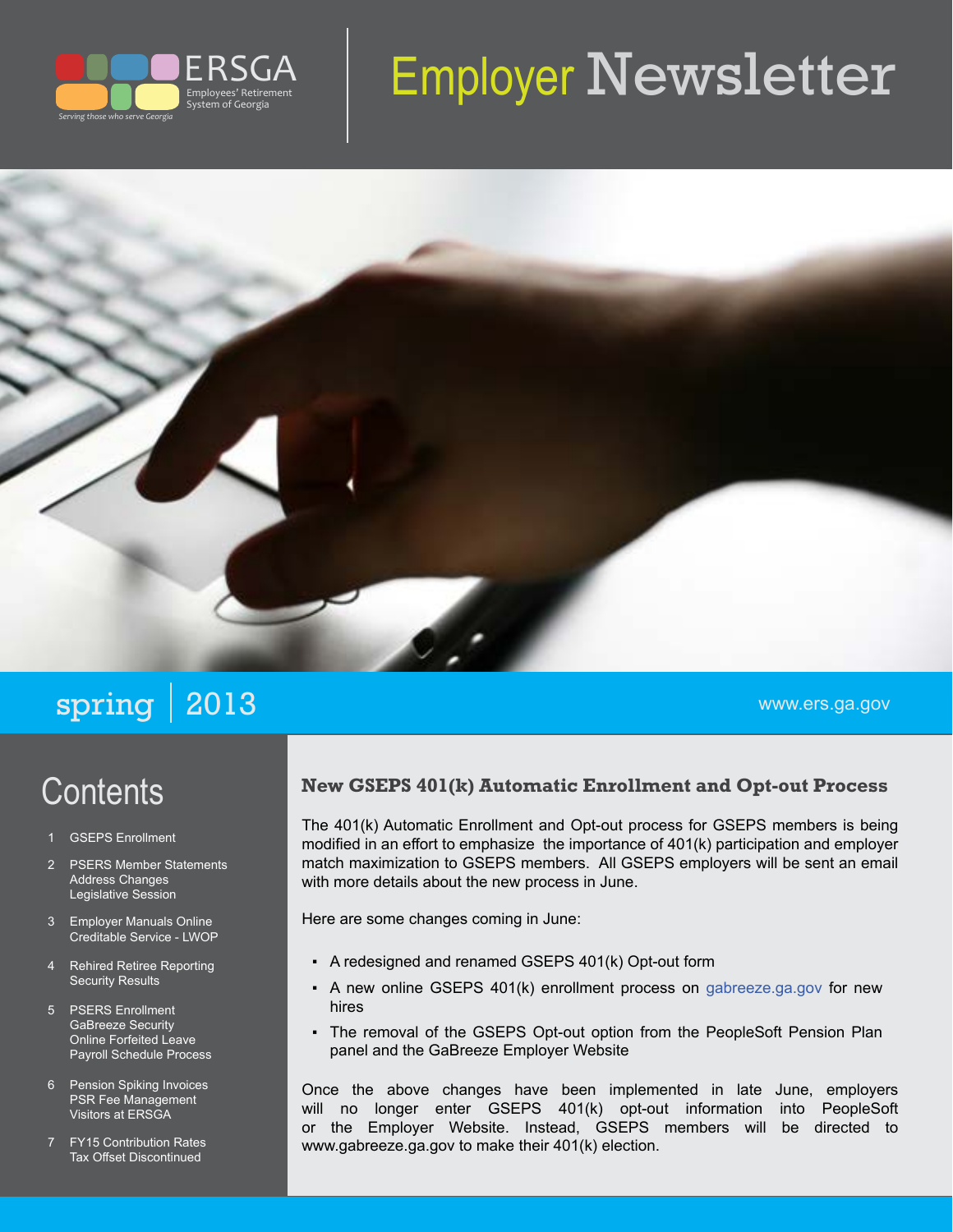#### **PSERS Member Statements Now Available Online**

Public School Employees Retirement System (PSERS) membership statements are currently available for all active members. These membership statements are only available at [www.ers.ga.gov](http://www.ers.ga.gov).

We are asking that Employers kindly distribute the PSERS Member Statement Flyer (click [here](http://www.ers.ga.gov/formspubs/formspubs/PSERSMemberStatementFlyer.pdf)) to PSERS members and encourage them to register on the ERSGA website.

This statement provides members with their account balance, service, estimated monthly retirement benefit, as well as information regarding other valuable benefits provided by the Plan.



### **Address Changes for Active Members**

In the event an active member needs to update their address, employers must submit such changes to ERSGA electronically with the monthly detail file. Changes cannot be sent via email, fax, or snail mail, or called into ERSGA.

Corrections must be transmitted in one of two ways:

#### **FTP Employers:**

Corrections should be transmitted in the monthly employee detail. Enter the appropriate employee address data into employer's payroll software system prior to creation of the monthly detail file. The transmitted changes will automatically update the employee's pension account.

#### **Manual Employers:**

Corrections can be entered online via Monthly detail. Enter the appropriate employee address data in the required fields on the employee's Demographics Tab from Employer Desktop > Maintain Monthly Detail Data Module, and save. The transmitted changes will automatically update the employee's pension account. **Important:** Changes will not update if the transmitted employee name or date of birth does not match the pension account name and date of birth on file with ERSGA. In addition, changes will not update if both P.O. Box and street address are transmitted for an employee, as in the example below. Please only use the street address OR the P.O. Box.

Joe Doe P.O. Box 1234 1996 Northside Drive Atlanta Georgia 30318

Employers should contact their ERSGA employer reporting representative with questions, or to confirm address changes. Let your employees know the importance of keeping their demographic information up to date, so the information can be shared with ERSGA. Your help is appreciated.

#### For Your Information



*The 2013 Legislative Session has come to a close. However, you can still find Legislative Updates and information about the General Assembly on our [Legislative page](http://www.ers.ga.gov/legislation/legislation.aspx)[.](http://www.ers.ga.gov/legislation/legislation.aspx.) Updates are posted on a weekly basis during Legislative Session.*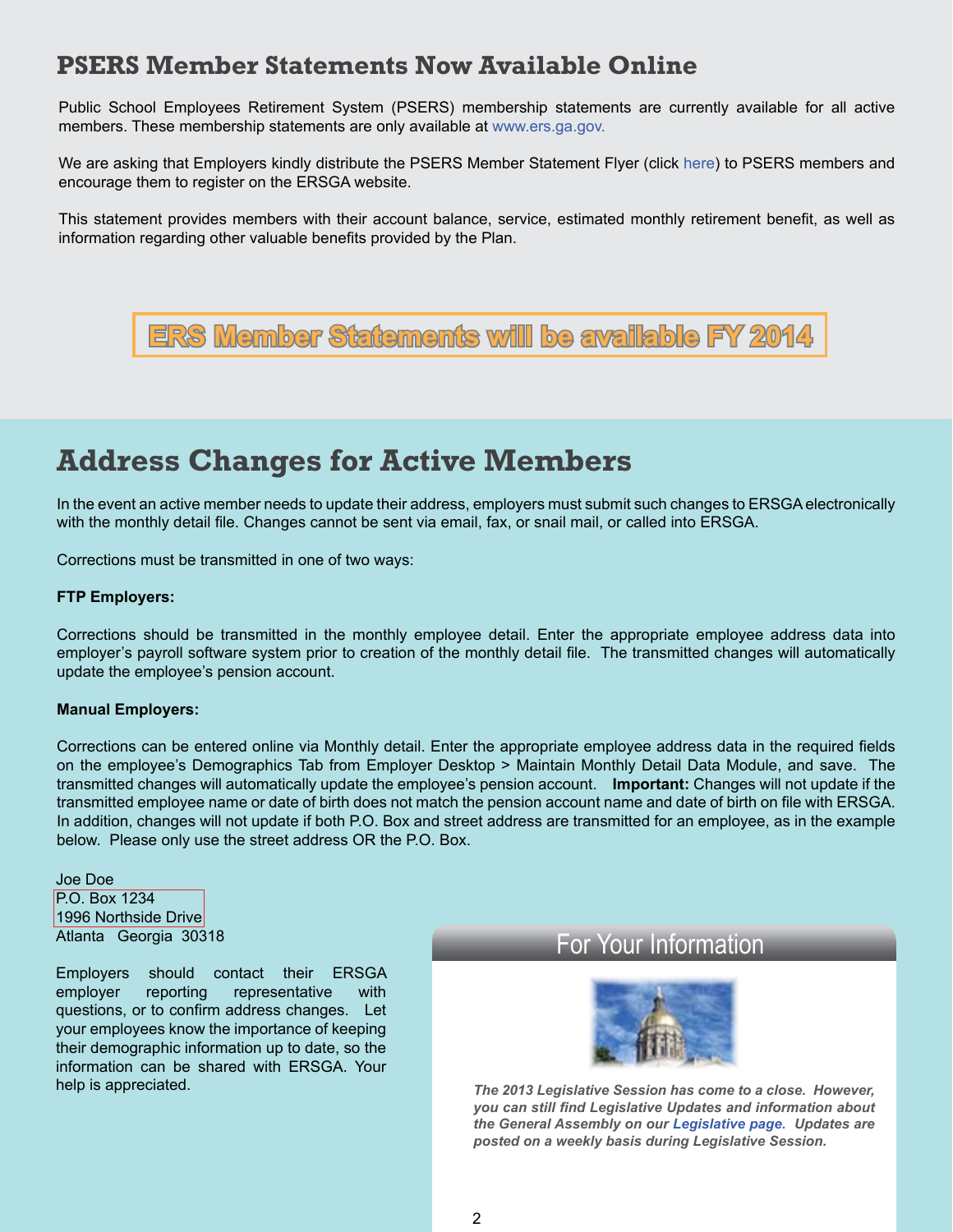## **Employer Manuals Available Online**

Do you have questions about the employer's role in retirement plans?

Employers are an integral part of the retirement process, and ERSGA is committed to developing an informed and knowledgeable employer network. One of the steps to achieving this is to provide employers with relevant information on their roles and responsibilities during an employee's membership in the plan.

Therefore, ERSGA is pleased to announce that Employer Manuals for ERS, GDCP, and PSERS are currently available on the [employer section](http://www.ers.ga.gov/employers/employers.aspx) of our website!

Each manual begins with a message from our Executive Director, Jim Potvin, and gives an informative overview of the system and the plans administered by ERSGA. A page with general contact information is included, listing each ERSGA division and their general responsibilities.

The topics covered represent key stages of membership: Enrollment, Active Member Reporting, Membership Service, Leaving Employment, Re-employment, and Rehired Retiree Reporting.

**Enrollment** - answers questions pertaining to membership eligibility, pension eligible compensation, and contribution rates, and provides other pertinent information regarding employee plan enrollment.

**Active Member Reporting** - provides information on reporting a member after enrollment. It includes a detailed description of the online reporting portal and how to correct errors made during the reporting process. This section also includes information on special reporting situations, such as death in service or LWOP.

**Membership Service** - describes the ways in which creditable service is acquired by providing information on vesting requirements, service accrual, service purchase, service transfers, and forfeited leave (if applicable).

**Leaving Employment** - outlines employers' responsibilities regarding terminations and refund processes.

**Re-employment and Rehired Retiree Reporting** - addresses employers' responsibilities when a former employee returns to employment before or after retirement.

These Manuals\* ([ERS](http://www.ers.ga.gov/formspubs/formspubs/EM_ERS.pdf), [GDCP](http://www.ers.ga.gov/formspubs/formspubs/EM_GDCP.pdf), and [PSERS](http://www.ers.ga.gov/formspubs/formspubs/EM_PSERS.pdf)) are available for download on our website. ERSGA encourages all Human Resources and Payroll personnel to take advantage of this valuable resource.

*\*The Employer Manuals for the Judicial Retirement System (JRS) and Legislative Retirement System (LRS) will be published in June 2013.*



#### **Establishing Creditable Service after Leave Without Pay**

Employees may be eligible under specific conditions to establish creditable service for absences due to certain temporary disabilities resulting in Leave Without Pay (LWOP). In order to establish creditable service, employees must make a written request with payment equal to the employee contribution plus interest for the time the employee was out under LWOP. The employee must make payment within six months from return to employment. Employers must also verify the cause of the disability to determine if it meets the criteria to establish creditable service. Please consult the plan guide/handbook, or you may contact ERSGA directly for detailed information.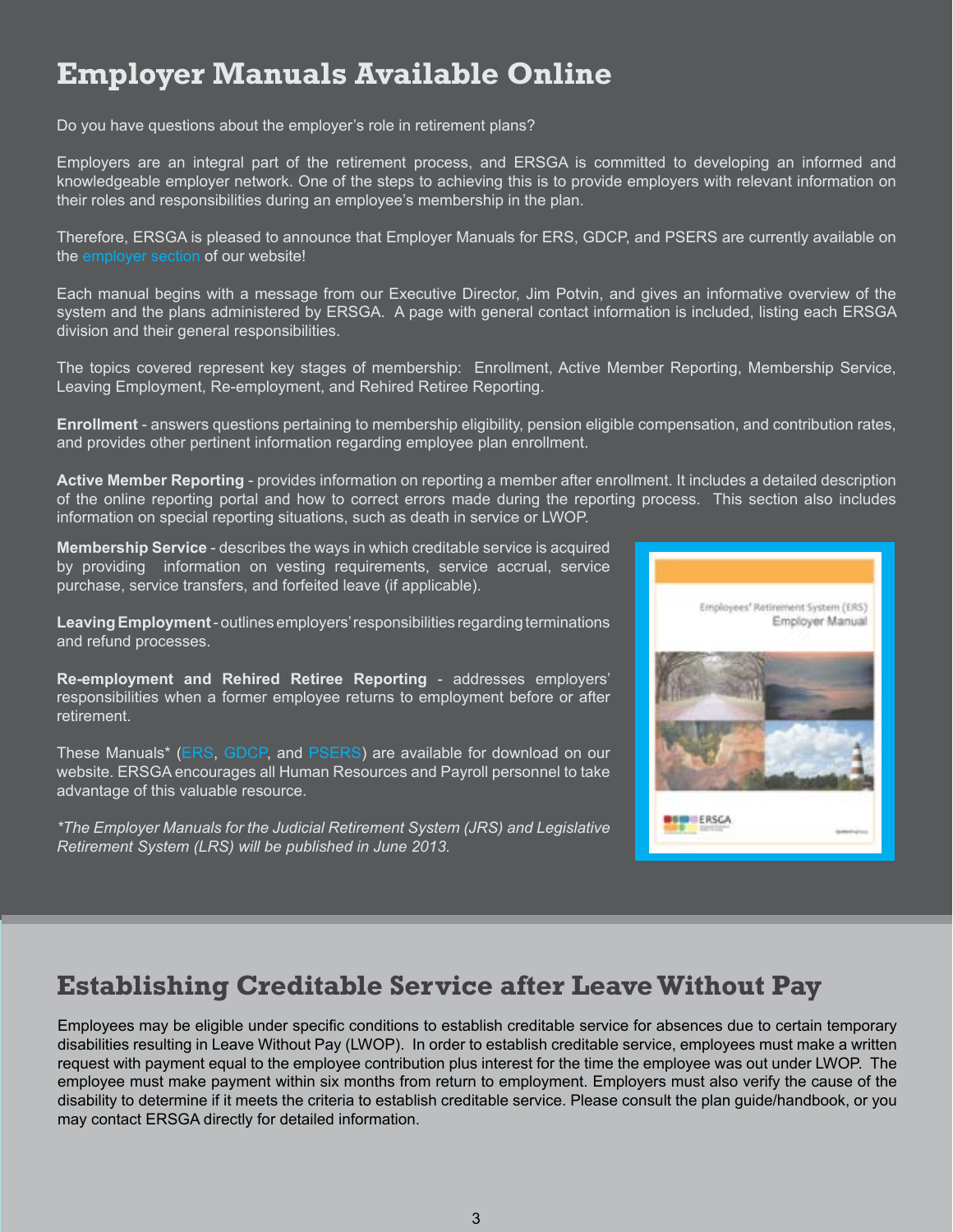## **Rehired Retiree Reporting (1040)**

Rehiring retirees can have significant benefits for both the retiree and the agency. These valuable employees provide state agencies and state government with a knowledgeable and experienced pool of candidates to help meet business needs. Although the rehire of retirees is encouraged, certain protocols must be observed in order to comply with applicable IRS regulations. ERSGA appreciates employer cooperation in making Rehired Retiree Reporting a monthly priority.

To accurately track rehired retiree activity and maintain our qualified plan status with the IRS, we require 100% reporting from all employers each month. As of the date of publication, there are approximately 90 employer reports outstanding or unapproved. As we approach mid-year 2013, timely reporting becomes even more crucial to avoid pension overpayments. Please be sure your agency is sending this data to ERSGA on the 5th of each month.

All ERS, LRS, and JRS covered employers must report each month regardless of activity. If you are new to payroll or human resources and need assistance with reporting this data, the newly updated ERSGA Online Reporting Quick Reference Guide and training materials are available in the [Employer section](http://www.ers.ga.gov/employers/employers.aspx) of our website.

#### Employer Reporting Responsibilities

- *Submit an ERS Rehired Retiree Form for each retiree returning to service*
- *Submit Rehired Retiree activity on the 5th of each month*
- *Use the "No Data to Report" function during months of inactivity*

#### **Security Results - Payroll and HR Staff accessing Employer Desktop**



The importance of safeguarding User IDs and passwords cannot be overemphasized. The constant threats of fraud, error, and misuse require the vigilance of both management and Information Technology personnel. Large amounts of electronically stored data are vulnerable to compromise. ERSGA takes its fiduciary responsibility for information technology and data security very seriously.

While hacking, denial of service attacks, and computer viruses are constant threats to system security, users who fail to safeguard their User IDs and passwords also expose employer and member data to unauthorized changes, use, and destruction. For example, ERSGA has become aware of a number of payroll and/or HR staff members who are not using unique User IDs and Passwords. In addition, some current staff User IDs and passwords belong to terminated employees.

If you are sharing a password with a co-worker, or the password you use does not belong to you, please contact your employer reporting representative immediately and request an employer contact form. Taking action today will help prevent fraudulent activity, and safeguard employee and employer data.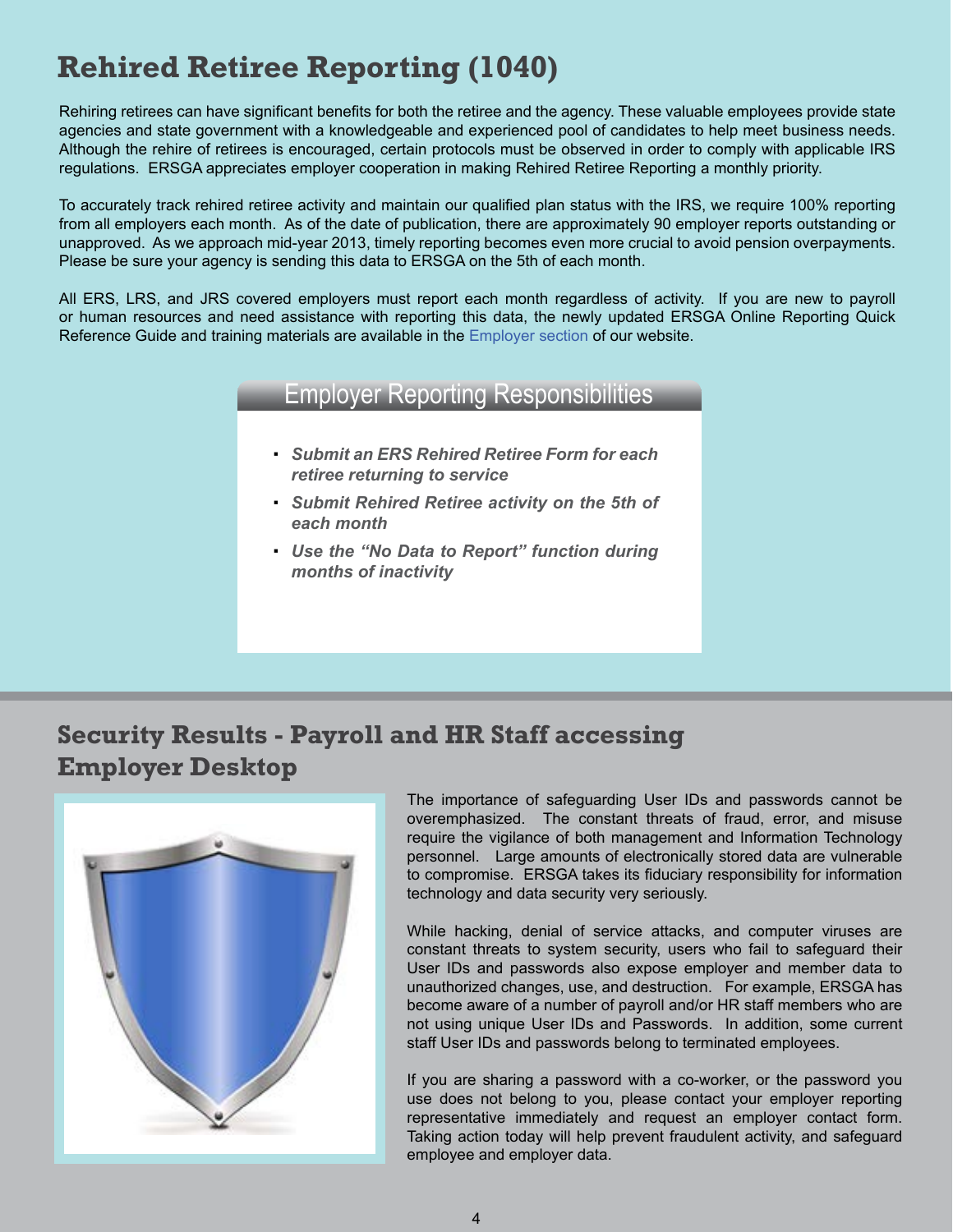#### **PSERS Plan Enrollment**

As announced last spring, public school employees who began membership after July 1, 2012 belong to the new PXRS contribution group, and contribute \$10 per month to the plan. Most of our PSERS employers and their payroll vendors have enrolled and reported members under the correct plan; however, we have several employers reporting new members at the \$4.00 contribution amount. As a result, there are a number of employer invoices that will require allocation.

To assist employers, the plan eligibility module is available on the Employer Desktop. An employer can simply enter the employee social security number, and the module will return the correct plan for enrollment. In addition, PSERS employer reporting representatives at ERSGA are available to help with any of your plan questions.

## **GaBreeze Security Enhancements**

Security enhancements are being added to the GaBreeze website, which employees use to access Peach State Reserves and Flexible Benefits. As of May 24, employees logging into the site will be directed to complete new security questions, and add or verify phone numbers and email addresses. The new security process will include the option of registering specific computers for primary use when accessing an employee's GaBreeze account. When a non-registered computer is used to access the GaBreeze site, additional security measures will be required. These measures include either answering security questions, or obtaining an access code via email, text, or phone for entry into the site.

If employees have questions about the new security features, please have them contact the GaBreeze Benefits Center at 1-877-342-7339 after May 24th.

### **Online Forfeited Leave Update and Schedule**

Exciting News! The much-anticipated online forfeited leave module is scheduled to be released to employers on June 16, 2013, via the Employer Desktop. The new module will replace the paper forfeited leave forms, emails, and manual checks with a comprehensive, automated online employer interface that will:

- Calculate employer forfeited leave costs
- Process employer payments via ACH, Wire or Check
- Send daily notifications of retirement applications received
- Send daily requests for preliminary certifications (non-statewide employers)
- Send monthly requests for final certifications; and
- Send monthly invoice notifications and reminders

Please stay tuned for more information on employer training in early June 2013.

### **New Employer Payroll Schedule Process**

ERSGA uses the payroll frequency and payment reason supplied by employers in the contribution detail file to calculate member benefits and contribution costs. An inaccurate pay frequency or payment reason can delay benefit calculations and/or result in incorrect calculations of benefits and contributions.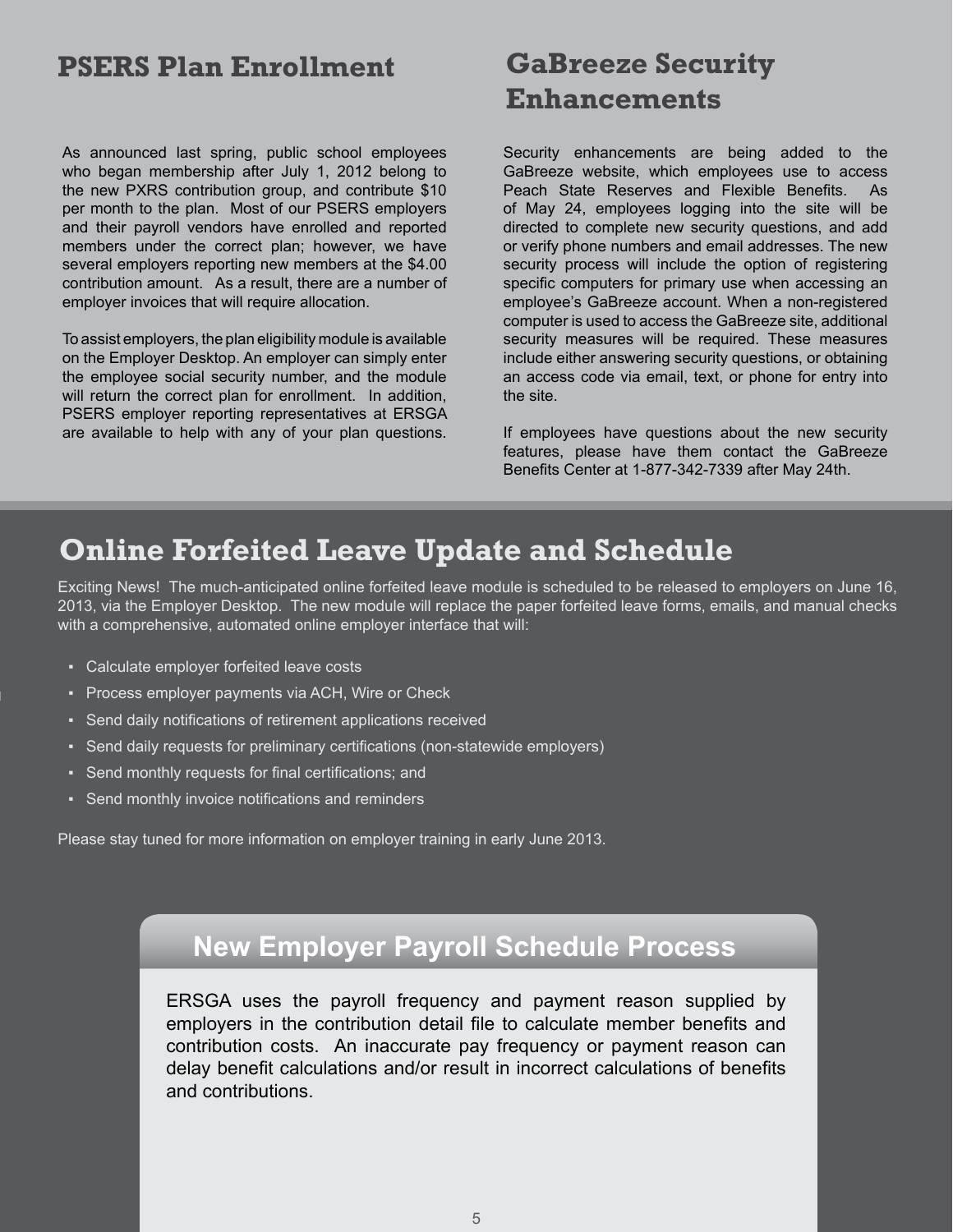## **Pension Spiking Invoices - Use ACH Transfers**

Reminder: If one of your Employees' Retirement System (ERS) employees receives a salary increase(s) in excess of 5% during the 12 months prior to retirement, you (as the employer) will receive an invoice for the cost of the additional pension resulting from the increase(s) in excess of 5%. We now have the ability to accept ACH Transfers for these invoices. If you have any questions, please contact our Chief Operations Officer, Susan Anderson, at [susan.anderson@ers.ga.gov](mailto:susan.anderson@ers.ga.gov), or at (404) 603-5714.

#### **Peach State Reserves Fee Management**

Employers may be billed for changes to their internal systems or processes that affect Peach State Reserves (PSR) administration. This will reduce the impact of third party administrator (TPA) fees on the PSR plan.

Examples of employer- driven changes with potential impact to PSR administration:

- **▪** Changes to an employer's payroll vendor, system, or process
- Changes to an employer's HRIS vendor, system, or process
- **▪** Changes to an employer's PSR plan design or eligibility

Involving ERS in the early stages of planning will help manage costs for both the Plan and the employer.

#### **Visitors at ERSGA**

ERSGA provides multiple resources to assist state employees with retirement-related questions:

#### **WRAP**

The ERS Workshop for Retirement Application Processing (WRAP) Seminar provides an overview of retirement benefits with representatives from the ERS Pension Plan, State Health Insurance, and Peach State Reserves 457 and 401(k) Plans. This event is intended for members who will retire within 90 days of the WRAP session they attend.

WRAP is held at the Atlanta ERSGA office, in our Lobby Level Training Center. Doors open at 8:30 a.m., and sessions begin promptly at 9:00 a.m. All ERS retirement forms are provided. Employees may visit our [website](http://www.ers.ga.gov) prior to the day of attendance for any announcements or schedule changes. WRAP is also available to view online! Visit our [website](http://www.ers.ga.gov/seminars/webinars.aspx) to access the WRAP presentation.

#### **Answers by Phone**

Our Customer Care Group representatives are skilled and trained to answer retirement benefit inquiries and pension plan questions over the phone @ 404-350-6300 or toll-free @800-805-4609 Monday through Friday from 8:00 am to 4:30 pm.

#### **Visiting our Offices**

If there is an additional need to come into the office, employees are strongly encouraged to schedule an appointment before visiting ERSGA. Visitor hours are Monday through Friday, 9:00 am - 4:00 pm. Please remind employees that walk-in visitors (without an appointment) will be accommodated based on availability, and an unscheduled office visit will not result in expedited processing of requests.